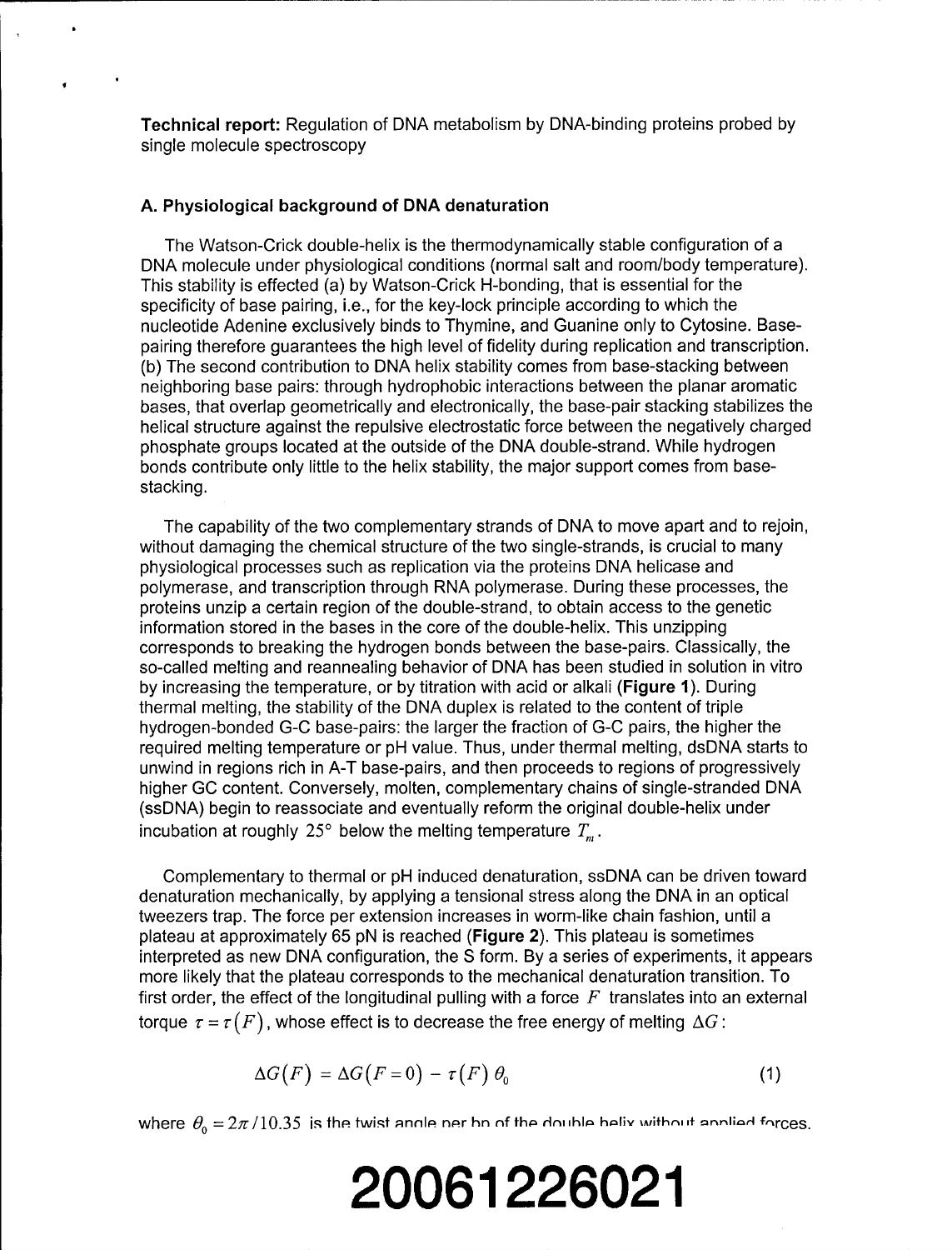| <b>REPORT DOCUMENTATION PAGE</b>                                                                                                                                                                                                                                                                                                                                                                                                                                                                                                                                                                                                                                                          |                     |                                    | Form Approved<br>OMB No. 074-0188                          |                                                                                        |
|-------------------------------------------------------------------------------------------------------------------------------------------------------------------------------------------------------------------------------------------------------------------------------------------------------------------------------------------------------------------------------------------------------------------------------------------------------------------------------------------------------------------------------------------------------------------------------------------------------------------------------------------------------------------------------------------|---------------------|------------------------------------|------------------------------------------------------------|----------------------------------------------------------------------------------------|
| P. Slic reporting burden for this collection of information is estimated to average 1 hour per response, including the time for reviewing instructions, searching existing data sources, gathering and maintaining the data ne<br>and completing and reviewing this collection of information. Send comments regarding this burden estimate or any other aspect of this collection of information, including suggestions for reducing this burden to Washington<br>Headquarters Services, Directorate for Information Operations and Reports, 1215 Jefferson Davis Highway, Suite 1204, Arlington, VA 22202-4302, and to the Office of Management and Budget, Paperwork Reduction Project |                     |                                    |                                                            |                                                                                        |
| (0704-0188), Washington, DC 20503<br>1. AGENCY USE ONLY (Leave blank)                                                                                                                                                                                                                                                                                                                                                                                                                                                                                                                                                                                                                     | 2. REPORT DATE      | 3. REPORT TYPE AND DATES COVERED   |                                                            |                                                                                        |
|                                                                                                                                                                                                                                                                                                                                                                                                                                                                                                                                                                                                                                                                                           | Dec. 5, 2006        | June 1, 2004-May 31, 2006          |                                                            |                                                                                        |
| <b>4. TITLE AND SUBTITLE</b><br>Regulation of DNA metabolism by DNA-binding proteins probed by single<br>molecule spectroscopy                                                                                                                                                                                                                                                                                                                                                                                                                                                                                                                                                            |                     |                                    | 5. FUNDING NUMBERS<br>FA9550-04-1-0394                     |                                                                                        |
| 6. AUTHOR(S)<br>Andreas Hanke                                                                                                                                                                                                                                                                                                                                                                                                                                                                                                                                                                                                                                                             |                     |                                    |                                                            |                                                                                        |
| 7. PERFORMING ORGANIZATION NAME(S) AND ADDRESS(ES)                                                                                                                                                                                                                                                                                                                                                                                                                                                                                                                                                                                                                                        |                     |                                    | <b>8. PERFORMING ORGANIZATION</b>                          |                                                                                        |
| University of Texas at Brownsville /<br><b>Texas Southmost College</b><br>80 Fort Brown<br>Brownsville, TX 78520                                                                                                                                                                                                                                                                                                                                                                                                                                                                                                                                                                          |                     |                                    | <b>REPORT NUMBER</b>                                       |                                                                                        |
| 9. SPONSORING / MONITORING AGENCY NAME(S) AND ADDRESS(ES)                                                                                                                                                                                                                                                                                                                                                                                                                                                                                                                                                                                                                                 |                     |                                    | 10. SPONSORING / MONITORING<br><b>AGENCY REPORT NUMBER</b> |                                                                                        |
| AFOSR 875 N. Randolph St., Ste. 325,<br>RM 3112<br>Arlington, VA 22203-1768<br>Dr. Harold Weinstock/NE                                                                                                                                                                                                                                                                                                                                                                                                                                                                                                                                                                                    |                     |                                    |                                                            |                                                                                        |
|                                                                                                                                                                                                                                                                                                                                                                                                                                                                                                                                                                                                                                                                                           |                     |                                    |                                                            |                                                                                        |
| <b>11. SUPPLEMENTARY NOTES</b>                                                                                                                                                                                                                                                                                                                                                                                                                                                                                                                                                                                                                                                            |                     |                                    |                                                            | AFRL-SR-AR-TR-06-0488                                                                  |
| 12a. DISTRIBUTION / AVAILABILITY STATEMENT<br>Approved for Public Release; distribution is unlimited. $\mathcal{A}$ .                                                                                                                                                                                                                                                                                                                                                                                                                                                                                                                                                                     |                     |                                    |                                                            | <b>12b. DISTRIBUTION CODE</b>                                                          |
| 13. ABSTRACT (Maximum 200 Words)<br>Recent advances in single-molecule force spectroscopy of DNA make it possible to study the thermodynamics and kinetics<br>of DNA binding proteins under a wide range of conditions. A biophysical model for the DNA binding T4 gene 32 protein<br>has been developed to study the kinetics of DNA protein binding to transient single-stranded DNA regions due to thermal<br>fluctuations. The model is used to analyze recent single-molecule spectroscopy data of this system.                                                                                                                                                                      |                     |                                    |                                                            |                                                                                        |
| <b>14. SUBJECT TERMS</b><br>17. SECURITY CLASSIFICATION                                                                                                                                                                                                                                                                                                                                                                                                                                                                                                                                                                                                                                   | <b>18. SECURITY</b> | <b>19. SECURITY CLASSIFICATION</b> |                                                            | <b>15. NUMBER OF PAGES</b><br>8<br><b>16. PRICE CODE</b><br>20. LIMITATION OF ABSTRACT |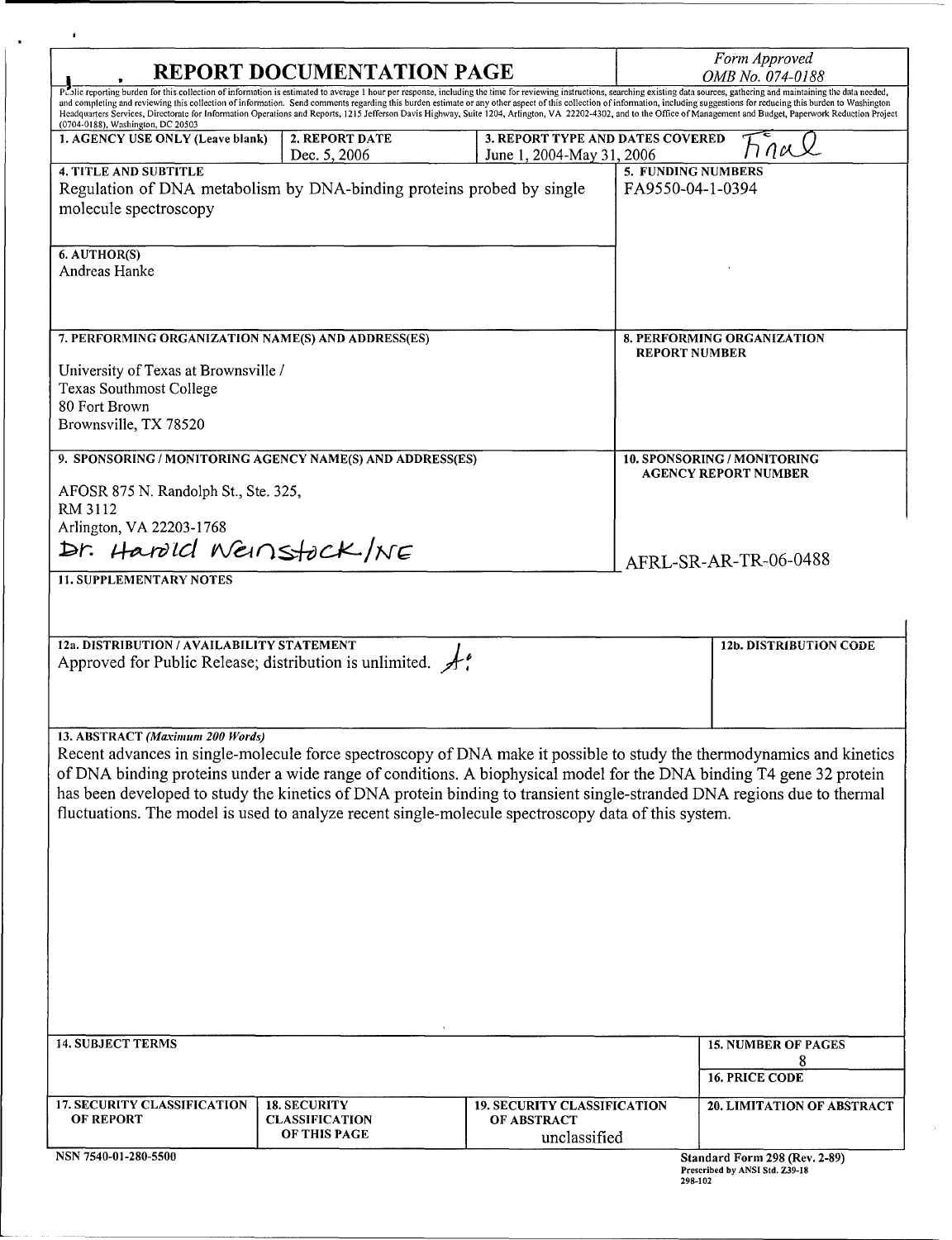

Figure 1. Fraction  $\theta_h$  of double-helical domains within the DNA as a function of temperature T. Schematic representation of  $\theta_h(T)$ , showing the increased formation of bubbles and unzipping from the ends until full denaturation has been reached.



model for a DNA molecule at the overstretching transition

Figure 2. Top: Overstretching transition of double-stranded DNA. The force extension relation exhibits a rapid worm-like chain increase until at around 65 pN a plateau is reached. The transition on the plateau corresponds to progressive mechanical denaturation from dsDNA (left end) to ssDNA (right end). Bottom: Schematic depiction of DNA conformation on the overstretching plateau with local denaturation zones (bubbles). See text for details. Figure courtesy Mark C. Williams.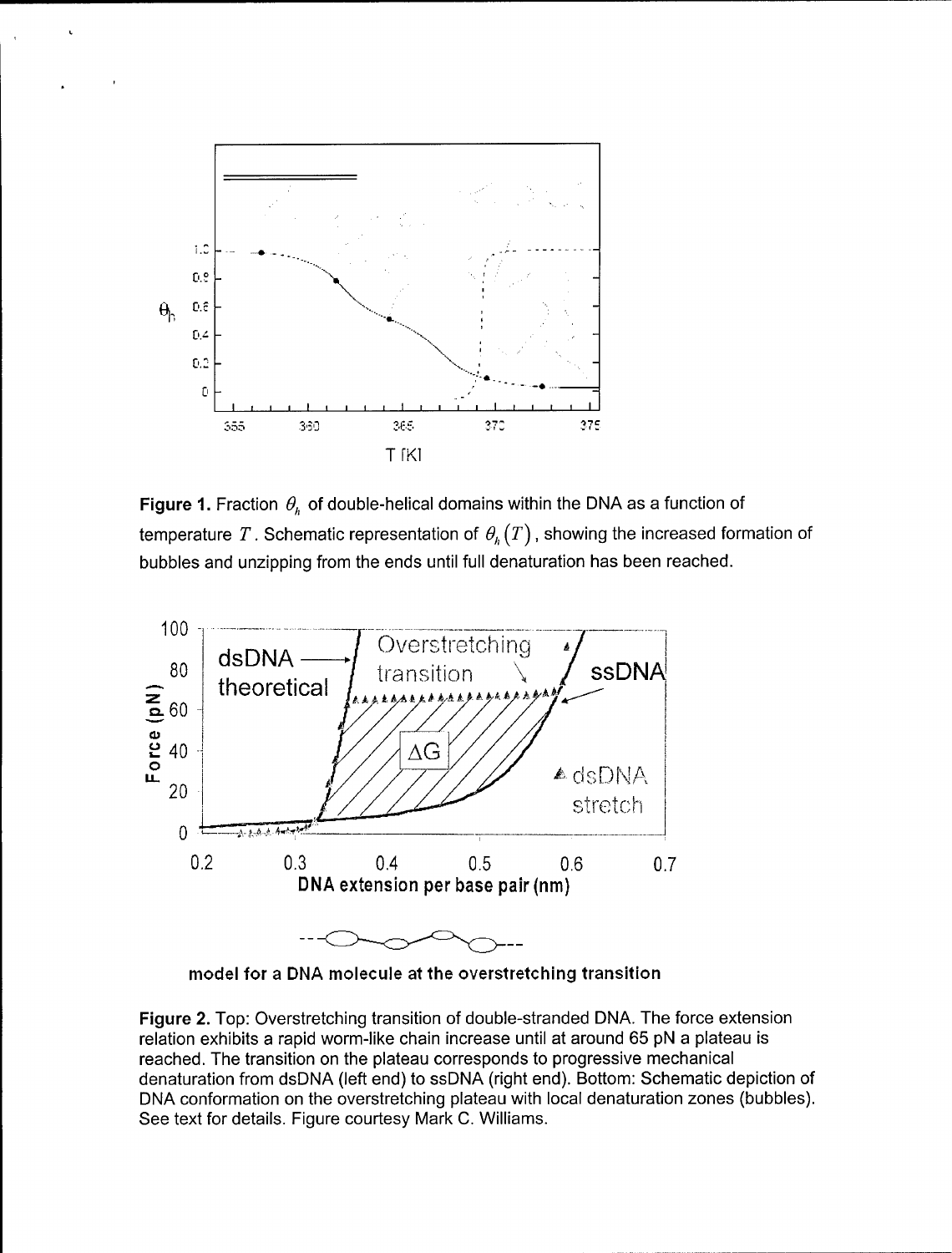While the double helix is the thermodynamically stable configuration of the DNA molecule below the melting temperature  $T_m$  (at nondenaturing pH), even at physiological conditions there exist local denaturation zones, so-called DNA-bubbles, predominantly in A-T-rich regions of the genome. Driven by ambient thermal fluctuations, a DNA bubble is a dynamical entity whose size varies by thermally activated zipping and unzipping of successive base pairs at the two forks where the ssDNA bubble is bordered by the dsDNA-helix. This incessant zipping and unzipping leads to a random walk in the bubble-size coordinate, and to a finite lifetime of DNA-bubbles under non-melting conditions, as eventually the bubble closes due to the energetic preference for the closed state. This so-called DNA breathing typically opens up a few bps. It has been demonstrated recently that by fluorescence correlation methods the fluctuations of DNA bubbles can be explored on the single molecule level, revealing a multistate kinetics that corresponds to the picture of successive zipping and unzipping of single base pairs. At room temperature, the characteristic closing time of an unbounded base pair was found to be in the range 10 to 100 usec corresponding to an overall bubble life time in the range of a few msec. The multistate nature of the DNA-breathing was recently confirmed by a UV-light absorption study.

The presence of fluctuating DNA-bubbles is essential to the understanding of the binding of single-stranded DNA binding proteins (SSBs) that selectively bind to ssDNA and that play important roles in replication, recombination and repair of DNA. One of the key tasks of SSBs is to prevent the formation of secondary structure in ssDNA. From the thermodynamical point of view one would therefore expect SSBs to be of an effectively helix-destabilizing nature, and thus to lower  $T_m$ . However, it was found that neither the gp32 protein from the T4 phage nor E.coli SSBs do. An explanation to this apparent paradox was suggested to consist in a kinetic block, i.e., a kinetic regulation such that the rate constant for the binding of SSBs is smaller than the one for bubble closing. This hypothesis could recently be verified in extensive single molecule setups using mechanical overstretching of dsDNA by optical tweezers in the presence of T4 gene 32 protein [1,2]. Our study consisted in developing a biophysical model of this system, as detailed below; see references [3-7], and references cited therein.

### B. Probabilistic modeling **by** the master equation (ME)

DNA breathing in presence of SSBS is described by the probability distribution  $P(m,n,t)$  to find at time t a bubble with m open bps and with n SSB units bound to the two arches of the bubble. The time evolution of  $P(m,n,t)$  is given by a master equation

$$
\frac{\partial}{\partial t}P(m,n,t) = W P(m,n,t) \tag{2}
$$

where the transfer matrix W incorporates rates  $t^{\pm}$  for bubble increase / decrease as well as rates  $r^{\pm}$  for SSB binding / unbinding: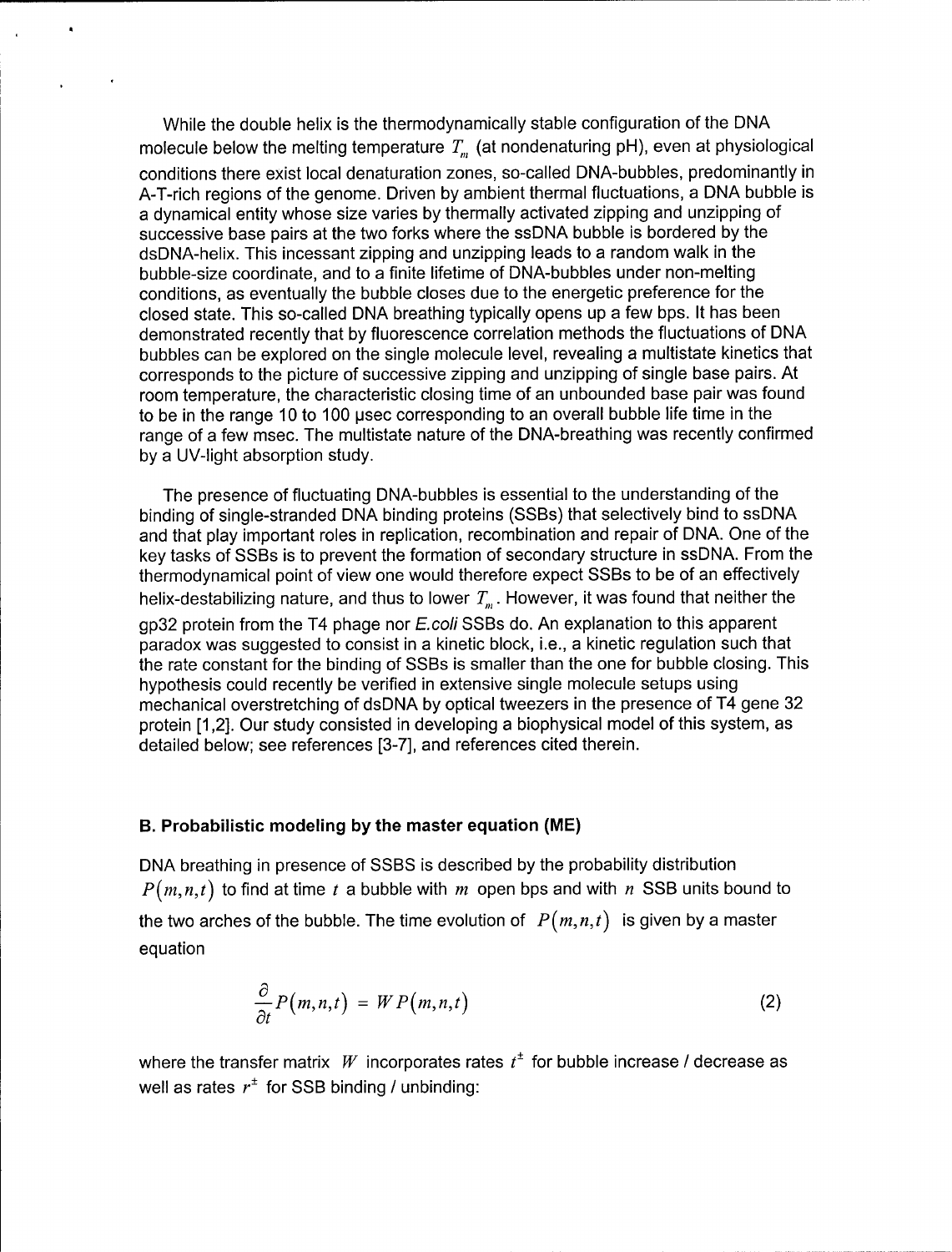$$
\frac{\partial}{\partial t} P(m,n,t) = t^+(m-1,n) P(m-1,n,t) + t^-(m+1,n) P(m+1,n,t) \n- \{t^+(m,n) + t^-(m,n)\} P(m,n,t) \n+ r^+(m,n-1) P(m,n-1,t) + r^-(m,n+1) P(m,n+1,t) \n- \{r^+(m,n) + r^-(m,n)\} P(m,n,t)
$$
\n(3)

The rates  $t^{\pm}$  and  $r^{\pm}$  are based on the statistical weight  $Z(m,n)$  to find a state  $(m,n)$ and fulfill the detailed balance condition

$$
t^{+}(m-1,n)Z(m-1,n) = t^{-}(m,n)Z(m,n)
$$
  

$$
t^{+}(m,n-1)Z(m,n-1) = t^{-}(m,n)Z(m,n)
$$
 (4)

*Z(m,n)* has two contributions,

$$
Z(m,n) = Z_{\text{bubble}}(m) Z_{\text{SSB}}(m,n) \tag{5}
$$

The bubble part, according to the Poland-Scheraga model for DNA-melting, is given by

$$
Z_{\text{bubble}}(m) = \sigma_0 u^m (m+1)^{-c} \quad , \quad m \ge 1 \quad , \tag{6}
$$

with the bubble initiation factor  $\sigma_0$ , the weight u for breaking a base-pair, and the loop closure factor  $(m+1)^{-c}$  for creating a polymer loop of size  $m$ , with the offset by 1 due to persistence length corrections. We choose typical values,  $\sigma_0 = 10^{-3}$  and  $c = 1.76$ . Equation (5) is completed by the boundary condition  $Z_{\text{bubble}}(0) = 1$ . The contribution from the SSBs has the form

$$
Z_{\rm SSB}(m,n) = \kappa^n \Omega(m,n) \tag{7}
$$

with the binding strength  $\kappa = c_0 K^{eq}$ , involving the SSB concentration  $c_0$  and equilibrium binding constant  $K^{eq} = v_0 e^{\beta |E_{SSB}|}$ , where  $v_0$  is the typical SSB volume and  $E_\mathrm{SSB}$  its binding energy. The weight  $\Omega(m,n)$  is a combinatorial factor, counting all possible ways of putting  $n$  SSBs onto the two arches of the bubble, taking into account gaps between SSBs due to the fact that their size  $\lambda$  is larger than a base. Solving the above equations results in the rates for the bubble size  $t^{\pm}$ :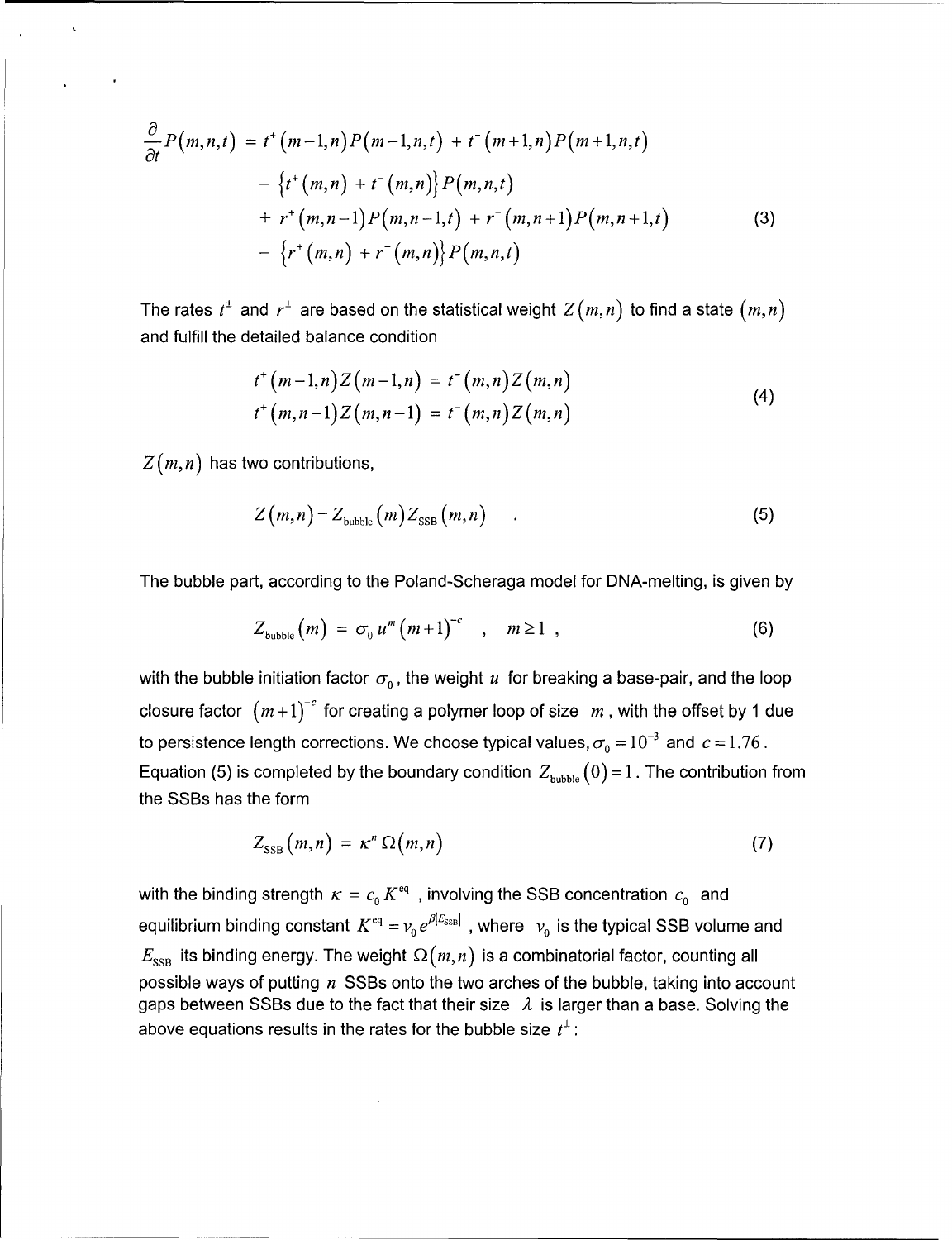$$
t^{+}(m,n) = k u \left(\frac{m+1}{m+2}\right)^{c}, \qquad m \ge 1
$$
  

$$
t^{-}(m,n) = k \frac{\Omega(m-1,n)}{\Omega(m,n)}
$$
 (8)

with the bubble initiation rate  $t^+(0,0) = 2^{-c}k \sigma_0 u$ . The SSB number transfer rates  $r^{\pm}$ result as

$$
r^{+}(m,n) = \gamma k \kappa (n+1) \frac{\Omega(m,n+1)}{\Omega(m,n)}
$$
  

$$
r^{-}(m,n) = n \gamma k
$$
 (9)

with the dimensionless ratio  $\gamma = q/k$  of the SSB unbinding rate q and the base pair zipping rate *k.*

The master equation (3) can be solved by means of an eigenmode expansion of the form

$$
P(m,n,t) = \sum_{p} c_p Q_p(m,n) \exp(t/\tau_p)
$$
 (10)

in which the coefficients  $c_p$  of a given eigenmode p are determined via the initial conditions. The corresponding eigenvalue equation for the bubble size-SSB number eigenfuction  $Q_p$  determines the mode relaxation times  $\tau_p$  and can be solved numerically.

#### C. Effective binding free energy in the limit of fast SSB binding

Fast SSB-binding corresponds to the limit in which the dimensionless ratio  $y = q/k$  of the SSB unbinding rate q and the base pair zipping rate k is large, i.e.,  $\gamma \Box$  1. This limit allows one to average out the SSB-dynamics and to calculate an effective free energy, in which the bubble dynamics with the slow variable  $m$  runs off. The result for two different binding strengths  $\kappa$  is shown in Figure 3, along with the free energies corresponding to keeping  $n$  fixed. It is distinct that while for lower  $\kappa$  the presence of SSBs diminishes the slope of the effective free energy, for larger  $\kappa$  the slope becomes negative. This implies that in the first case the bubble opening is more likely, but still globally unfavorable. In the latter case, the presence of SSBs indeed leads to full denaturation. One observes distinct finite size effects due to  $\lambda > 1$ : only when the bubble reaches a minimal size  $m \geq \lambda$ , SSB-binding may occur, a second SSB is allowed to bind to the same arch only once  $m \geq 2\lambda$ , etc. This effect also produces the nucleation barrier for full denaturation in the lower plot of Figure **3.**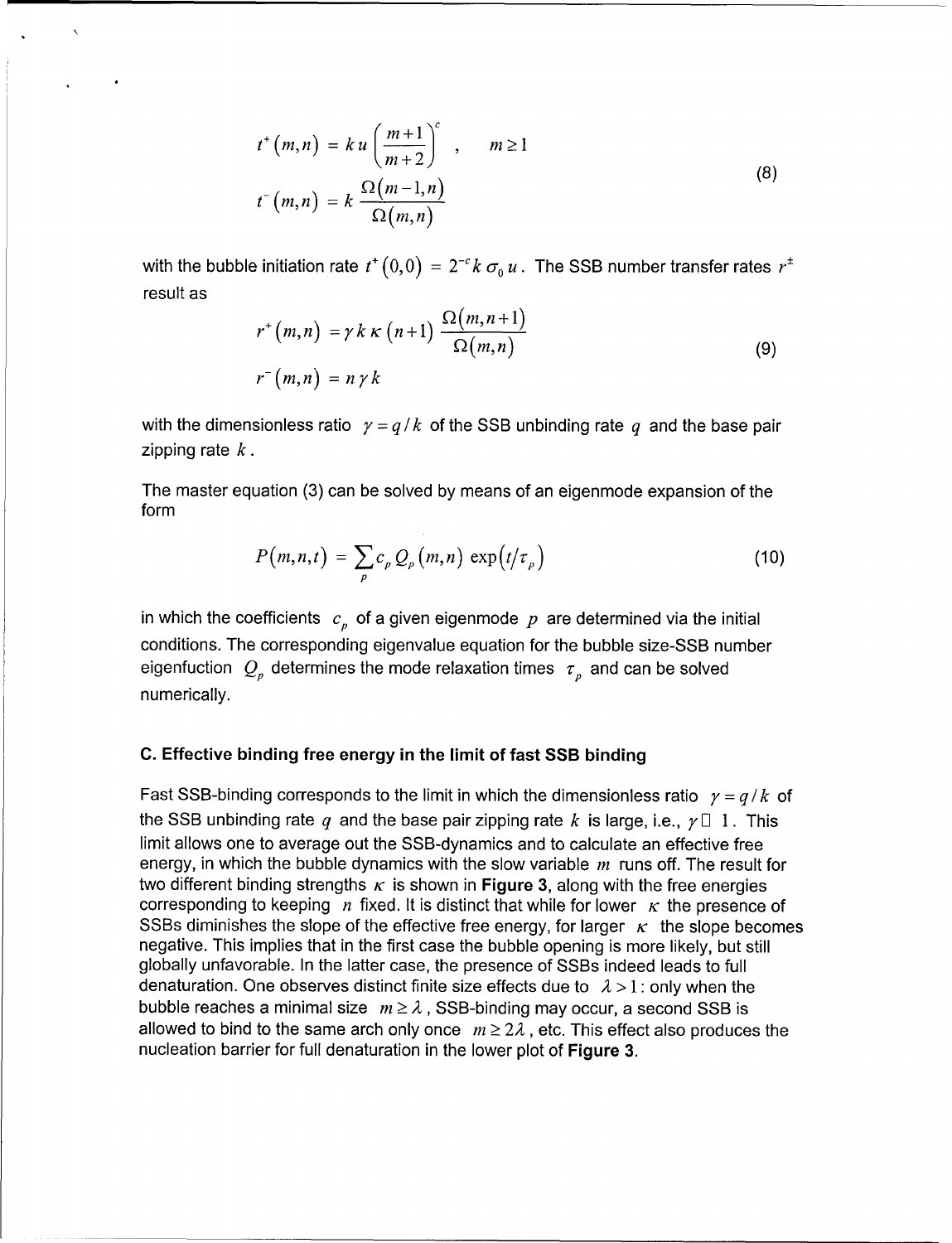

**Figure 3.** Effective free energy in the limit  $\gamma \Box 1$  (solid line), and free energy for various fixed *n*  $(u = 0.6, c = 1.76, \lambda = 5)$ . Top:  $\kappa = 0.5$ ; bottom:  $\kappa = 1.5$ .